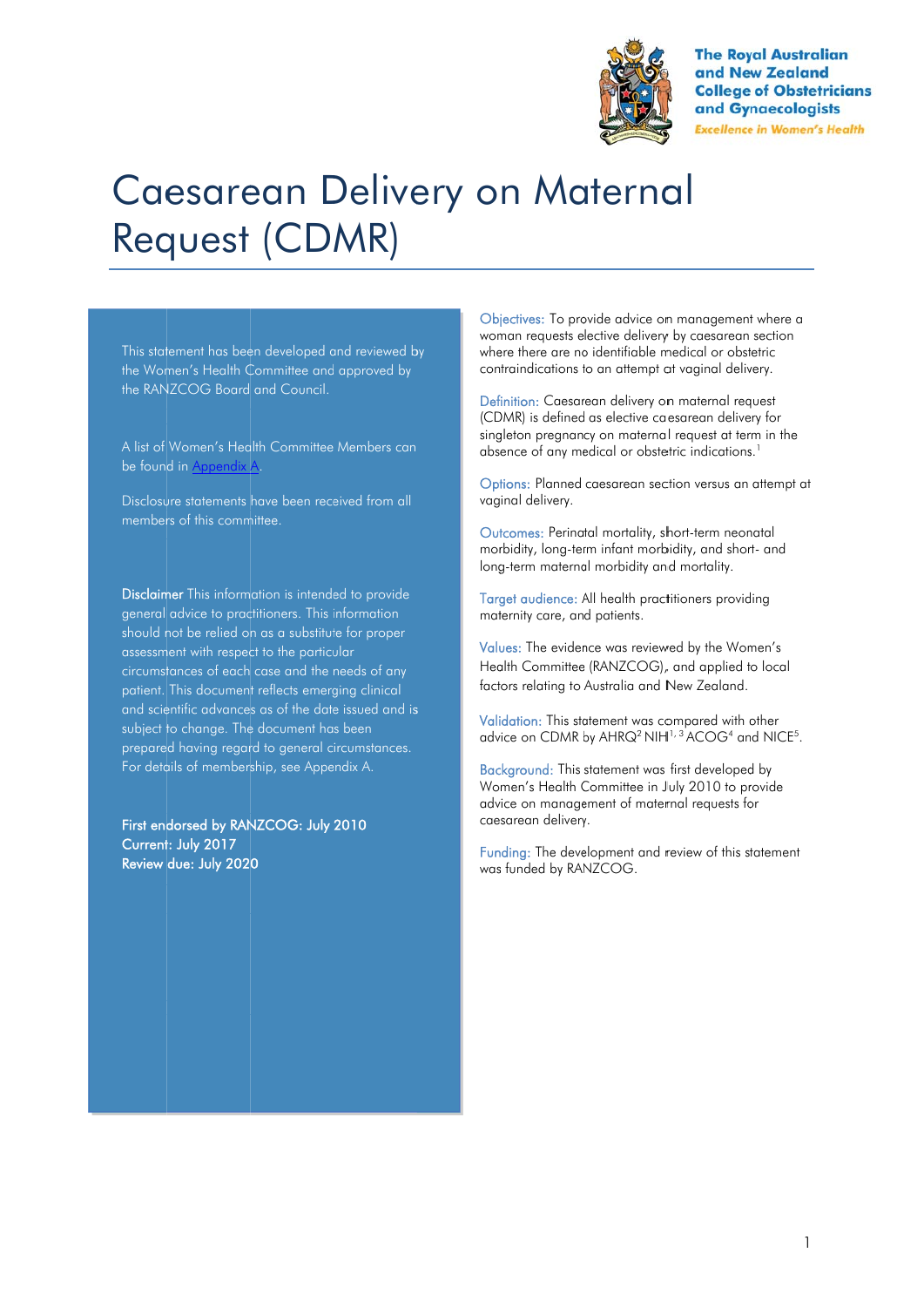# Table of Contents

| 1. |                                                                                              |  |  |  |  |
|----|----------------------------------------------------------------------------------------------|--|--|--|--|
| 2. |                                                                                              |  |  |  |  |
| 3. |                                                                                              |  |  |  |  |
| 4. |                                                                                              |  |  |  |  |
|    | 4.1 What effect does CDMR have on the incidence of short and long term maternal outcomes?  4 |  |  |  |  |
|    |                                                                                              |  |  |  |  |
|    |                                                                                              |  |  |  |  |
|    |                                                                                              |  |  |  |  |
|    |                                                                                              |  |  |  |  |
|    | 4.2 What effect does CDMR have on the incidence of short and long term neonatal outcomes?  5 |  |  |  |  |
|    | 4.2.1 What effect does CDMR have on Hypoxic Ischaemic Encephalopathy (HIE)?  5               |  |  |  |  |
|    |                                                                                              |  |  |  |  |
|    |                                                                                              |  |  |  |  |
| 5. |                                                                                              |  |  |  |  |
| 6. |                                                                                              |  |  |  |  |
| 7. |                                                                                              |  |  |  |  |
| 8. |                                                                                              |  |  |  |  |
|    |                                                                                              |  |  |  |  |
|    |                                                                                              |  |  |  |  |
|    |                                                                                              |  |  |  |  |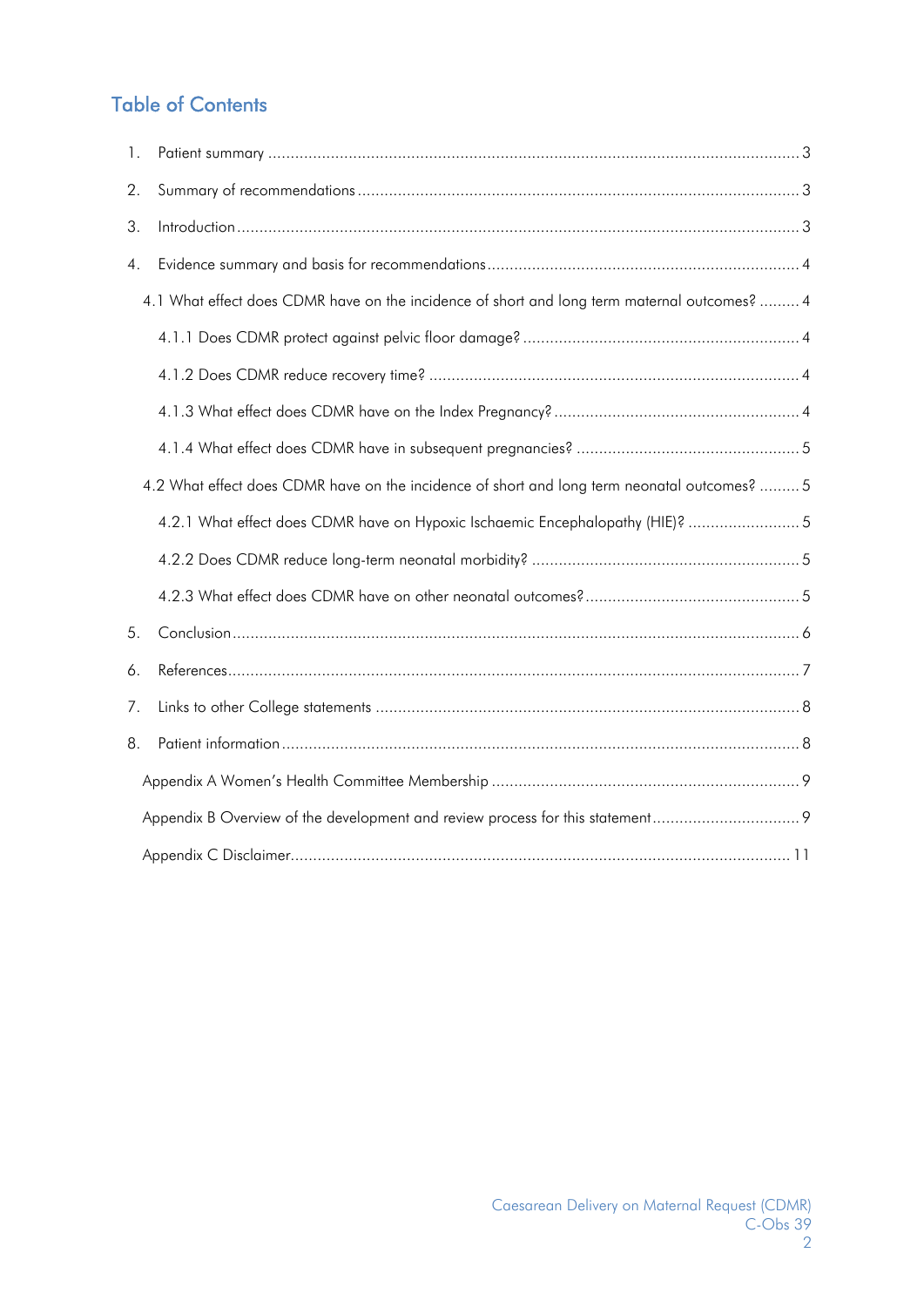## 1. Patient summary

A number of pregnant women may prefer caesarean to vaginal delivery for various non-medical reasons. There are some risks and benefits to this decision for both mother and baby. It is important to know that the risks may not be apparent until subsequent pregnancies. Women considering elective caesarean delivery where there is no medical reason should discuss this decision with their obstetrician.

## 2. Summary of recommendations

| <b>Recommendations</b>                                                             | Grade and reference |
|------------------------------------------------------------------------------------|---------------------|
| If after full discussion the patient maintains a request for delivery by caesarean | Consensus-based     |
| section, the obstetrician may:                                                     | recommendation      |
| 1. Agree to perform the caesarean section, providing the patient is able           |                     |
| to demonstrate an understanding the risks and benefits of the course               |                     |
| of action she has chosen;                                                          |                     |
| OR                                                                                 |                     |
| 2. Decline to perform the caesarean section in circumstances where:                |                     |
| the obstetrician believes there are significant health concerns for<br>$\bullet$   |                     |
| mother or baby if this course of action is pursued; or                             |                     |
| • the patient appears to not have an understanding sufficient to                   |                     |
| enable informed consent to the procedure;                                          |                     |
|                                                                                    |                     |
| AND                                                                                |                     |
| Advise the patient to seek the advice of another obstetrician for a                |                     |
| second opinion.                                                                    |                     |

## 3. Introduction

The term Caesarean Delivery on Maternal Request (CDMR) refers to elective delivery by caesarean section at the request of a woman with no identifiable medical or obstetric contraindications to an attempt at vaginal delivery.<sup>1</sup> Nevertheless significant psychological factors may heavily influence a women's informed choice for caesarean birth, including previous traumatic birth (such as fetal loss or birth trauma) or significant life trauma (such as interpersonal or sexual violence). Recognising this, sensitivity should be used around the term CDMR, since these caesarean births may legitimately be also considered "medically indicated".

The preference for CDMR varies widely and with many factors including geography, parity, previous birth experience and stage of reproductive life. Estimates of caesarean delivery on maternal request range from 4-18 percent but there is little confidence in the validity of these estimates as CDMR is not a well recognised clinical entity and there are currently no accurate means of reporting it.<sup>1,2,6</sup>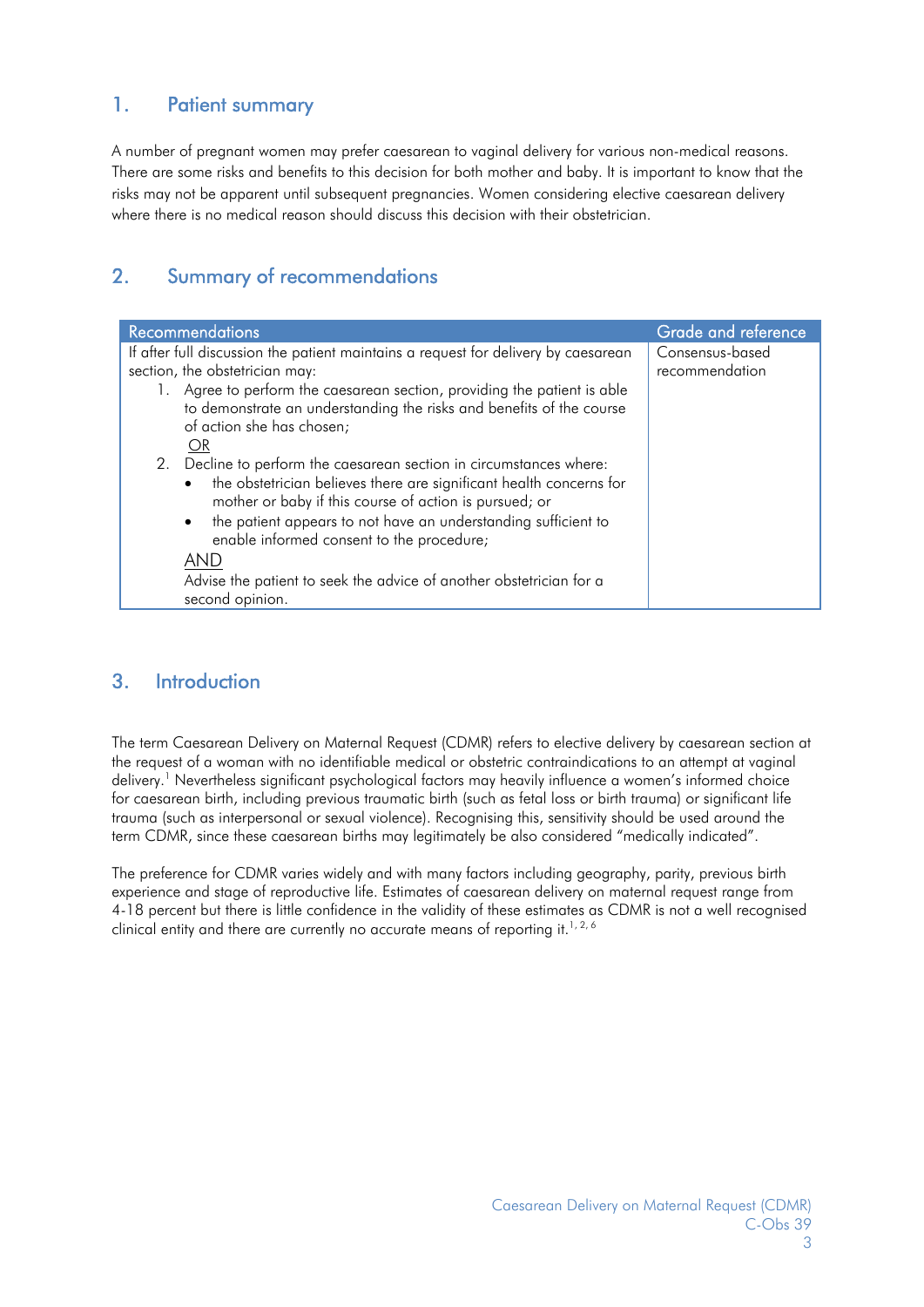### 4. Evidence summary and basis for recommendations

No randomised trials on caesarean delivery for non-medical reasons have been performed.<sup>7</sup> There are essentially no randomised controlled trials of suitable size that compare elective CS to planned vaginal birth. In assessing the consequences of an elective caesarean birth, it is important to exclude those that planned vaginal birth but ended up with an emergency caesarean birth.<sup>1,7</sup> Most of the current available evidence is based on indirect analyses that compare elective cesarean deliveries without labour with a combination of vaginal deliveries and unplanned and emergency caesarean deliveries.<sup>4, 8</sup>

#### 4.1 What effect does CDMR have on the incidence of short and long term maternal outcomes?

#### 4.1.1 Does CDMR protect against pelvic floor damage?

Urinary incontinence is reduced if elective CS is performed before the onset of labour but this protective benefit is reduced with age and subsequent pregnancies regardless of mode of delivery.<sup>9</sup> Postpartum urinary incontinence may have a multifactorial origin.<sup>10</sup> Anal incontinence and sphincter defects are not noted after elective CS.<sup>11, 12</sup> CS may decrease the risk of pelvic organ prolapse but cannot be routinely advocated for the prevention of prolapse.<sup>13</sup>

#### 4.1.2 Does CDMR reduce recovery time?

For most women the recovery after vaginal birth will be quicker than caesarean delivery, particularly with second and subsequent vaginal deliveries.

#### 4.1.3 What effect does CDMR have on the Index Pregnancy?

CDMR removes the small potential or intrinsic risks associated with a vaginal delivery. However, these risks are then replaced with those imparted by a surgical delivery.

The maternal risks of the index pregnancy are related to the likelihood of successful vaginal birth. Epidemiological data is unable to distinguish a difference in maternal mortality.<sup>1</sup>

Emergency caesarean section can be more hazardous than the elective procedure and it may be safer for the mother in the index pregnancy to perform an elective procedure than to attempt vaginal birth where the likelihood of achieving vaginal birth is not high.<sup>14</sup>

It is impossible to predict which women will have a successful vaginal birth, nor which women will suffer complications from caesarean section.

The risks of complication from elective CS (7%) is approximately half that of emergency CS in labour (16.3%) and instrumental vaginal deliveries (12.9%).<sup>15</sup>

While there are some reports of reduced early breastfeeding rates amongst prelabour caesarean it is difficult to adjust for all confounding variables. In view of these findings it is recommended that all possible steps are taken to assist women having caesarean section to initiate breast feeding. This includes promoting skin to skin contact in theatre and supporting women to breast feed as soon as practicable after delivery, including in recovery.

When breastfeeding is initiated, mode of delivery has no effect on the number of mothers still breastfeeding at 6 months.<sup>16</sup>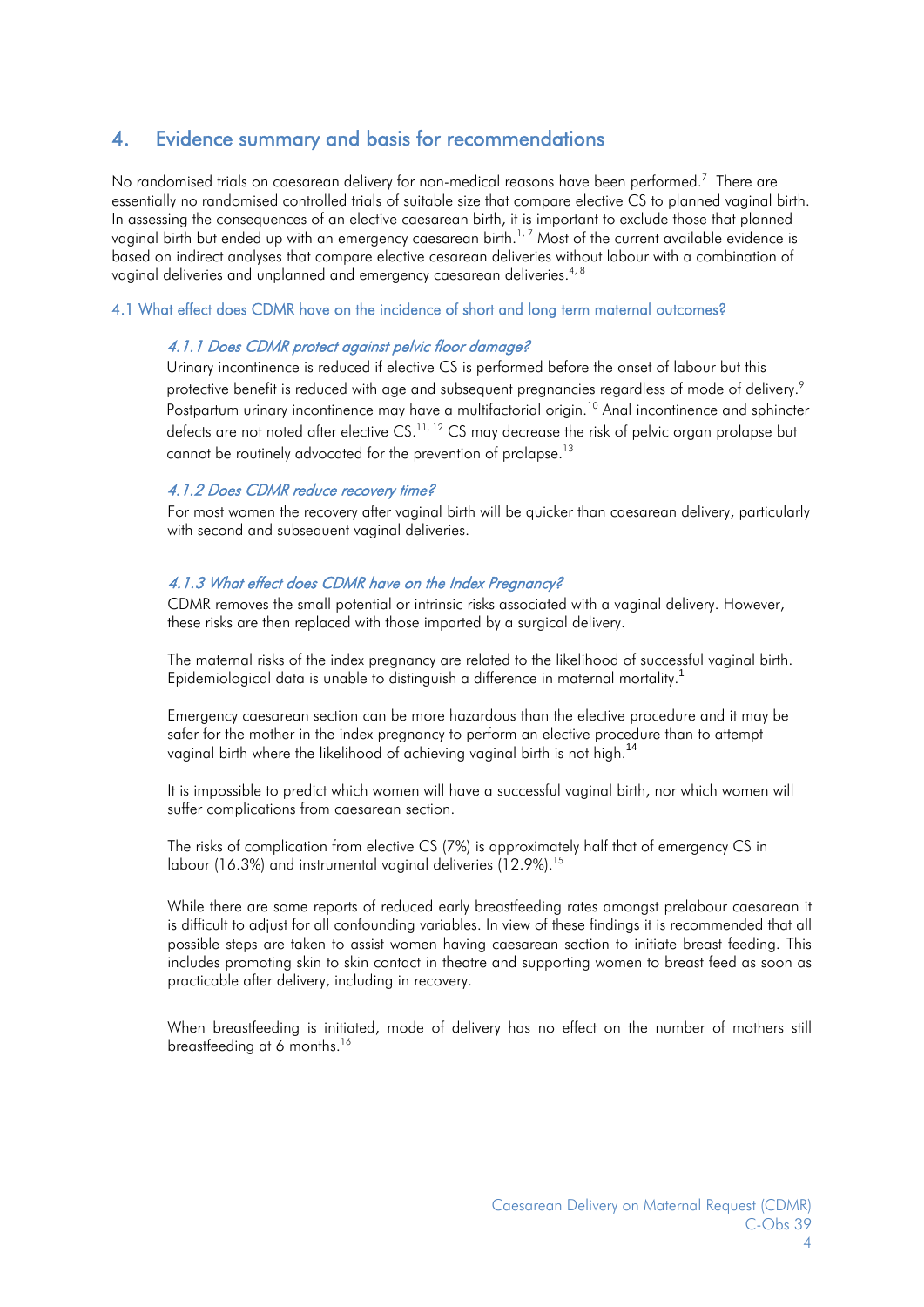#### 4.1.4 What effect does CDMR have in subsequent pregnancies?

Pivotal in the decision-analysis for many women should be the intended future family size. With rising caesarean section rates, placenta accreta becomes increasinaly common. Silver *et al.*  $(2006)^{17}$  found that placenta accreta was present in 0.24%, 0.31%, 0.57%, 2.1%, 2.3% and 6.7% of women undergoing their first, second, third, fourth, fifth, and sixth or more caesarean deliveries, respectively. This was a consequence of both an increasing incidence of placenta praevia with repeated caesarean sections and an increased likelihood of placenta accreta where the placenta was located over the uterine scar. Placenta accreta and percreta may be associated with significant maternal mortality and morbidity including massive haemorrhage requiring emergency hysterectomy.

Caesarean delivery may be associated in subsequent pregnancies with delayed conception, increased risk of ectopic pregnancy, possibly intrauterine growth restriction (IUGR), preterm birth, unexplained stillbirth after 34 weeks and uterine scar dehiscence or rupture.<sup>8</sup> It should be noted that while relative risks for these complications have been shown to be marginally elevated, the absolute risk increase for many of these complications is extremely small (e.g. for stillbirth the absolute risk increase is 0.03%, giving a number needed to harm of 3,333 women; for ectopic pregnancy the absolute risk increase is 0.1%, giving a number needed to harm of 1000).<sup>18</sup> In addition, the nature of such studies means it is extremely difficult to account for all possible confounding variables.

#### 4.2 What effect does CDMR have on the incidence of short and long term neonatal outcomes?

Approximately 1.4 in 1000 pregnancies will results in antenatal, intrapartum or neonatal death after 39 weeks gestation<sup>19</sup>, increasing to 4.6/1000- at 41 weeks gestation.<sup>20</sup> This is an unacceptable risk for many women and health professionals.<sup>21</sup> This reflects the timing of delivery rather than the mode of delivery.

#### 4.2.1 What effect does CDMR have on Hypoxic Ischaemic Encephalopathy (HIE)?

Badawi, in the WA Cohort study found that elective caesarean section is associated with markedly lower rates of hypoxic ischaemic encephalopathy (HIE) than other modes of birth.<sup>22</sup>

#### 4.2.2 Does CDMR reduce long-term neonatal morbidity?

Cerebral palsy can be expected to affect approximately 1 in 1000 term births. Of these, only 10% are felt to have an intrapartum origin<sup>23</sup> but a further unknown percentage are the consequence of 'late antenatal' events that might be prevented by elective early delivery.

Erb's palsy and other birth injuries may occur after caesarean section but are unequivocally greater after vaginal birth. The rate of Erb's palsy is reported variously between 0.45 and 3 per thousand births. This is in the range that most women would seem to regard as important in deciding between caesarean section and vaginal birth.<sup>21</sup>

#### 4.2.3 What effect does CDMR have on other neonatal outcomes?

There are no studies on caesarean delivery on maternal request of sufficient quality therefore studies on caesarean delivery without labour are often referred to for when predicting the effect of CDMR on neonatal outcomes.4 Caesarean delivery without labour is associated with an increased risk of neonatal respiratory complications including transient tachypnea of the newborn.<sup>24, 25</sup>

Refer to the College statement Timing of elective caesarean section (Obs 23)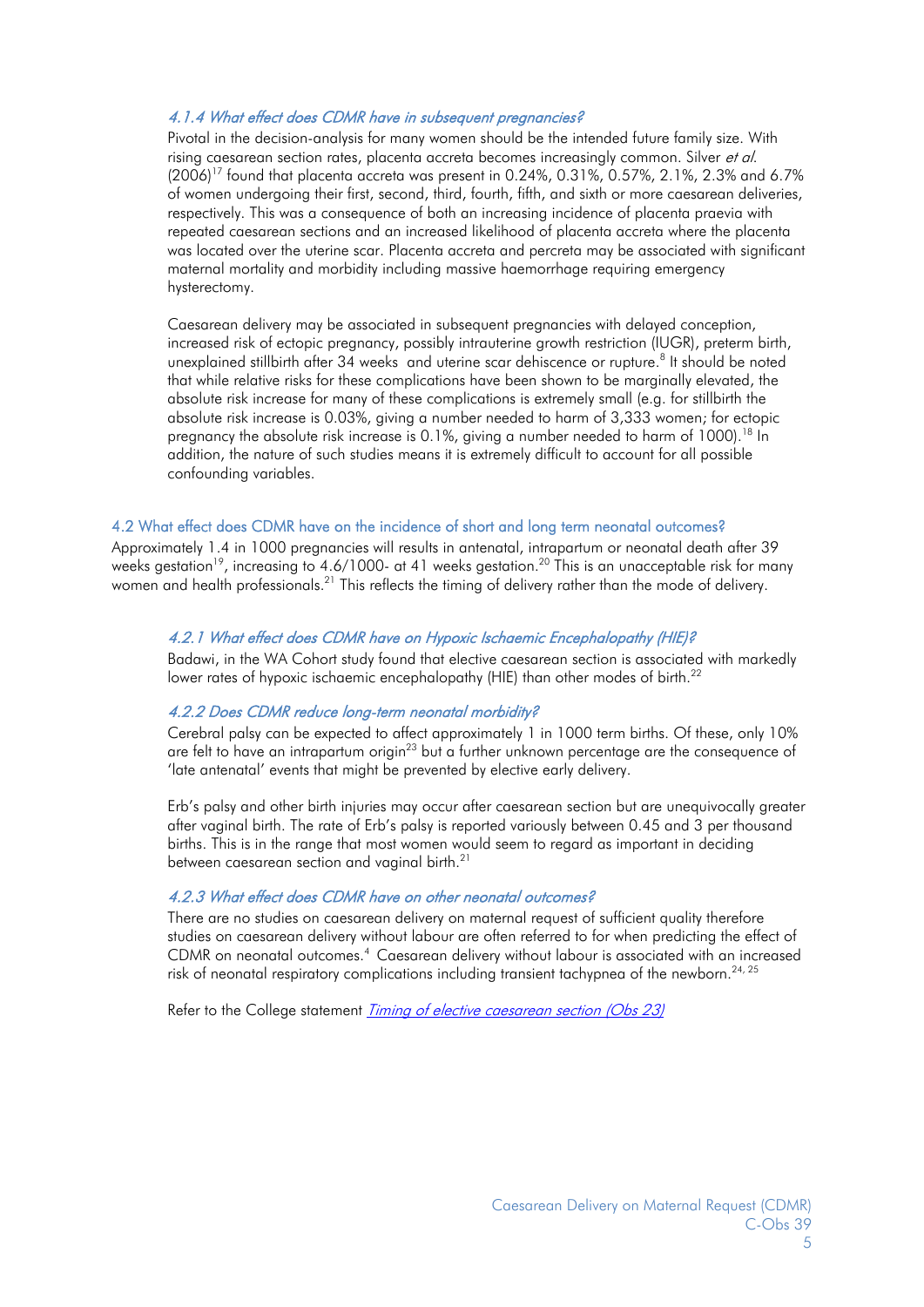# 5. Conclusion

When a women requests elective delivery by caesarean section in the absence of medical indication, the obstetrician should acknowledge the legitimacy of the request and explore the reasons underlying it. Accurate information may be sufficient to alleviate concerns and some issues, such as fear of pain and labour (tocophobia), may be satisfactorily addressed in other ways. The expected family size needs to be taken into account. Any decision making needs to take into account local jurisdictional factors.

| <b>Recommendations</b>                                                                                                                                                                                                                                                                                                                                                                                                               | Grade and<br>reference            |
|--------------------------------------------------------------------------------------------------------------------------------------------------------------------------------------------------------------------------------------------------------------------------------------------------------------------------------------------------------------------------------------------------------------------------------------|-----------------------------------|
| If after full discussion the patient maintains a request for delivery by caesarean<br>section, the obstetrician may:                                                                                                                                                                                                                                                                                                                 | Consensus-based<br>recommendation |
| Agree to perform the caesarean section, providing the patient is able<br>to demonstrate an understanding the risks and benefits of the course<br>of action she has chosen;<br>OR.                                                                                                                                                                                                                                                    |                                   |
| Decline to perform the caesarean section in circumstances where:<br>2.<br>the obstetrician believes there are significant health concerns for<br>$\bullet$<br>mother or baby if this course of action is pursued; or<br>the patient appears to not have an understanding sufficient to<br>enable informed consent to the procedure;<br>AND<br>Advise the patient to seek the advice of another obstetrician for a<br>second opinion. |                                   |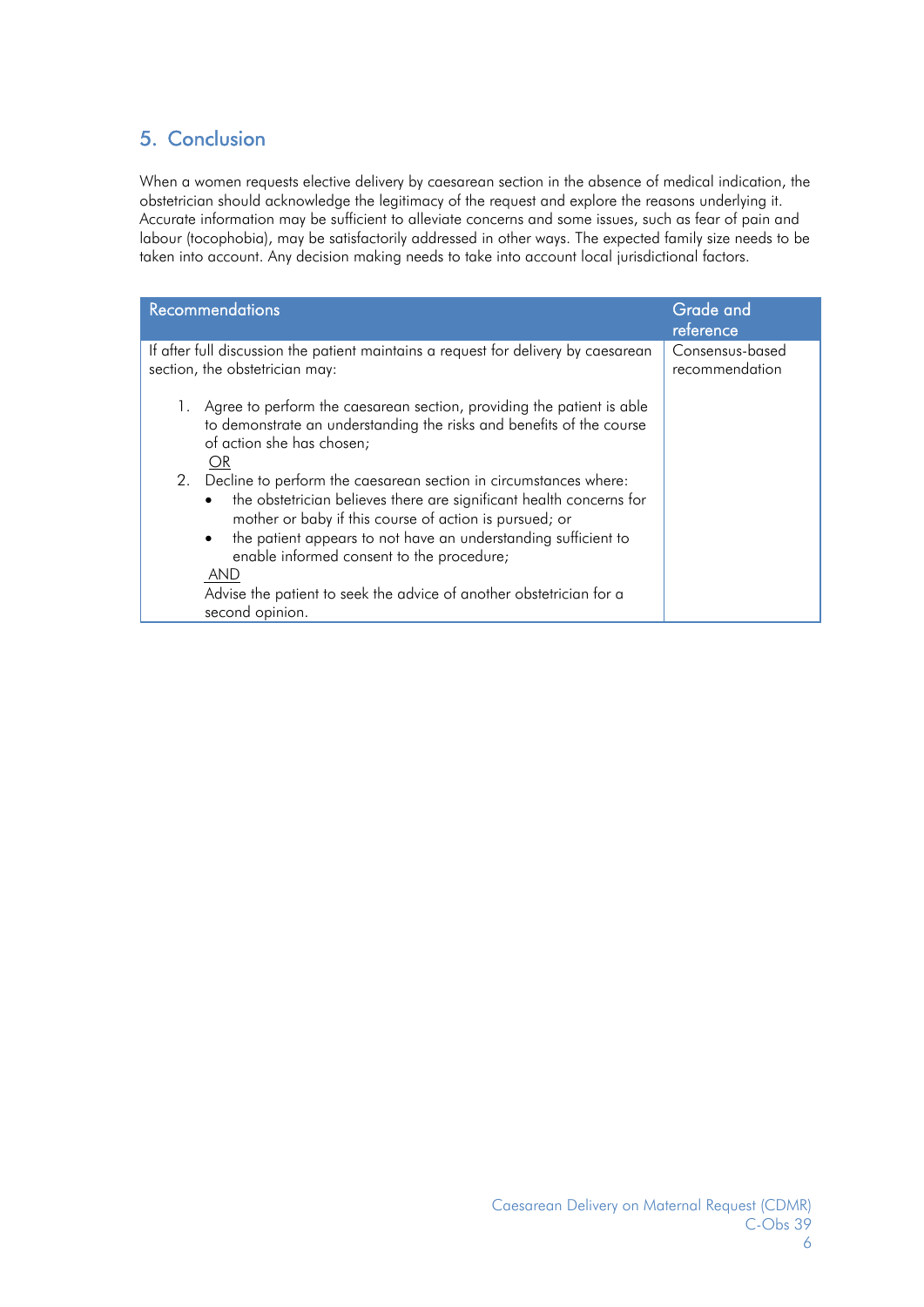## 6. References

- 1. National Institutes of Health. NIH State of the science Conference statement on Cesarean delivery on maternal request. Bethesda2006. p. 1-29.
- 2. Agency for Healthcare Research and Quality. Cesarean Delivery on Maternal Request. 2006.
- 3. National Institutes of Health. Vaginal Birth After Cesarean: New Insights. National Institutes of Health Consensus Development Conference StatementMarch 8–10, 2010.
- 4. American College of Obstetricians and Gynecologists (ACOG) Committee on Obstetric Practice. Cesarean Delivery on Maternal Request. April 2013.
- 5. National Institute of Health and Clinical Excellence. Caesarean Section CG132. November 2011. Available from: http://www.nice.org.uk/nicemedia/live/13620/57163/57163.pdf.
- 6. Robson SJ, Tan WS, Adeyemi A, Dear KB. Estimating the rate of cesarean section by maternal request: anonymous survey of obstetricians in Australia, Birth. 2009;36(3):208-12.
- 7. Lavender T, Hofmeyr GJ, Neilson JP, Kingdon C, Gyte GM. Caesarean section for non-medical reasons at term, Cochrane Database Syst Rev. 2012;3:CD004660.
- 8. D'Souza R, Arulkumaran S. To 'C' or not to 'C'? Caesarean delivery upon maternal request: a review of facts, figures and guidelines, J Perinat Med. 2013;41(1 ):5-15.
- 9. Nygaard I. Urinary incontinence: is cesarean delivery protective?, Semin Perinatol. 2006;30(5):267-71.
- 10. Brubaker L. Postpartum urinary incontinence, BMJ. 2002;324(7348):1227-8.
- 11. MacArthur C, Bick DE, Keighley MR. Faecal incontinence after childbirth, Br J Obstet Gynaecol. 1997;104(1):46-50.
- 12. Sultan AH, Kamm MA, Hudson CN, Thomas JM, Bartram CI. Anal-sphincter disruption during vaginal delivery, N Engl J Med. 1993;329(26):1905-11.
- 13. Nygaard I. Vaginal birth: a relic of the past in bulldogs and women?, Obstet Gynecol. 2011;118(4):774-6.
- 14. Lilford RJ, van Coeverden de Groot HA, Moore PJ, Bingham P. The relative risks of caesarean section (intrapartum and elective) and vaginal delivery: a detailed analysis to exclude the effects of medical disorders and other acute pre-existing physiological disturbances, Br J Obstet Gynaecol. 1990;97(10):883-92.
- 15. Allen VM, O'Connell CM, Liston RM, Baskett TF. Maternal morbidity associated with cesarean delivery without labor compared with spontaneous onset of labor at term, Obstet Gynecol. 2003;102(3):477-82.
- 16. Prior E, Santhakumaran S, Gale C, Philipps LH, Modi N, Hyde MJ. Breastfeeding after cesarean delivery: a systematic review and meta-analysis of world literature, Am J Clin Nutr. 2012;95(5):1113-35.
- 17. Silver RM, Landon MB, Rouse DJ, Leveno KJ, Spong CY, Thom EA, et al. Maternal morbidity associated with multiple repeat cesarean deliveries, Obstet Gynecol. 2006;107(6):1226-32.
- 18. O'Neill SM, Agerbo E, Kenny LC, Henriksen TB, Kearney PM, Greene RA, et al. Cesarean section and rate of subsequent stillbirth, miscarriage, and ectopic pregnancy: a Danish register-based cohort study, PLoS Med. 2014;11(7):e1001670.
- 19. Vashevnik S, Walker S, Permezel M. Stillbirths and neonatal deaths in appropriate, small and large birthweight for gestational age fetuses, Aust N Z J Obstet Gynaecol. 2007;47(4):302-6.
- 20. Fretts RC, Elkin EB, Myers ER, Heffner LJ. Should older women have antepartum testing to prevent unexplained stillbirth?, Obstet Gynecol. 2004;104(1):56-64.
- 21. Walker SP, McCarthy EA, Ugoni A, Lee A, Lim S, Permezel M. Cesarean delivery or vaginal birth: a survey of patient and clinician thresholds, Obstet Gynecol. 2007;109(1):67-72.
- 22. Badawi N, Kurinczuk JJ, Keogh JM, Alessandri LM, O'Sullivan F, Burton PR, et al. Intrapartum risk factors for newborn encephalopathy: the Western Australian case-control study, BMJ. 1998;317(7172):1554-8.
- 23. Blair E, Stanley F. Aetiological pathways to spastic cerebral palsy, Paediatr Perinat Epidemiol. 1993;7(3):302-17.
- 24. Morrison JJ, Rennie JM, Milton PJ. Neonatal respiratory morbidity and mode of delivery at term: influence of timing of elective caesarean section, Br J Obstet Gynaecol. 1995;102(2):101-6.
- 25. Zanardo V, Simbi AK, Franzoi M, Solda G, Salvadori A, Trevisanuto D. Neonatal respiratory morbidity risk and mode of delivery at term: influence of timing of elective caesarean delivery, Acta Paediatr. 2004;93(5):643-7.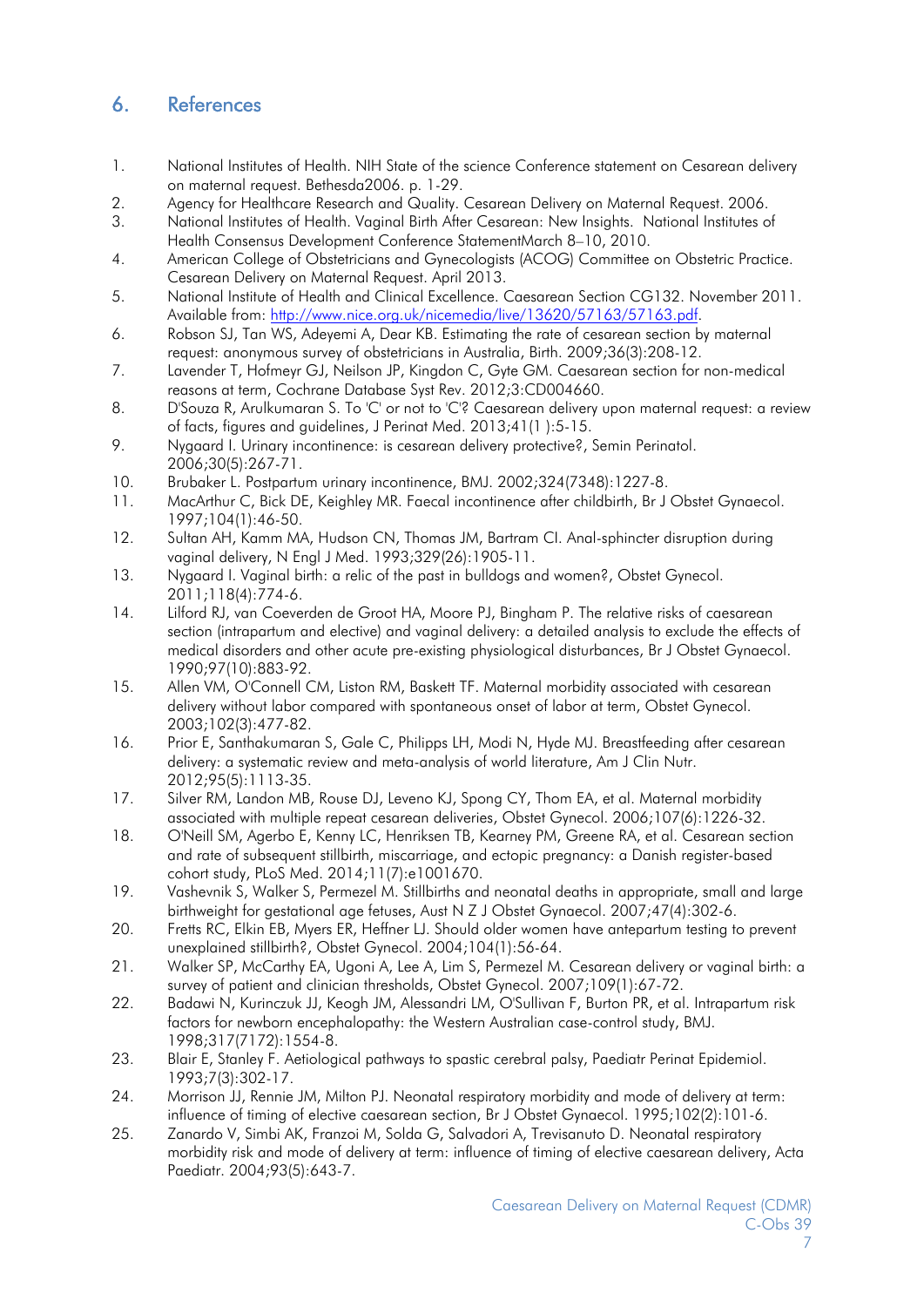## 7. Links to other College statements

Placenta Accreta (C-Obs 20)

Routine Intrapartum Care in the absence of pregnancy complications (C-Obs 31) Planned Vaginal Birth after Caesarean Section (Trial of Labour) (C-Obs 38) Guidelines for consent and the provision of information regarding proposed treatment (C-Gen 02) Evidence-based Medicine, Obstetrics and Gynaecology (C-Gen 15) Timing of Elective Caesarean Section (C-Obs 23)

## 8. Patient information

A range of RANZCOG Patient Information Pamphlets can be ordered via:

https://www.ranzcog.edu.au/Womens-Health/Patient-Information-Guides/Patient-Information-Pamphlets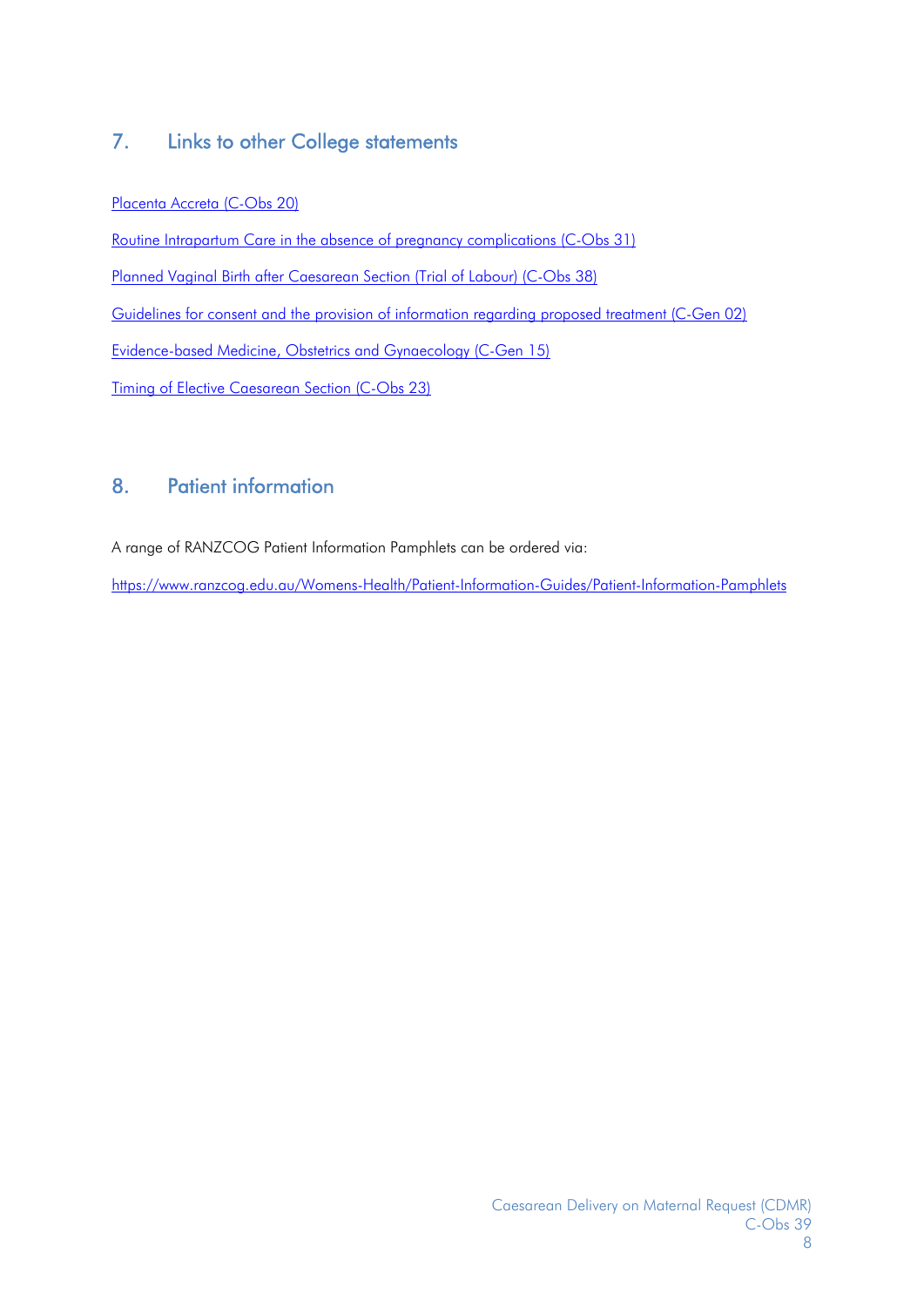# **Appendices**

Appendix A Women's Health Committee Membership

| Name                              | <b>Position on Committee</b>  |
|-----------------------------------|-------------------------------|
| Professor Yee Leung               | Chair                         |
| Dr Joseph Sgroi                   | Deputy Chair, Gynaecology     |
| Associate Professor Janet Vaughan | Deputy Chair, Obstetrics      |
| Professor Susan Walker            | Member                        |
| Associate Professor Lisa Hui      | Member                        |
| Associate Professor Ian Pettigrew | <b>EAC Representative</b>     |
| Dr Tal Jacobson                   | Member                        |
| Dr lan Page                       | Member                        |
| Dr John Regan                     | Member                        |
| Dr Craig Skidmore                 | Member                        |
| Dr Bernadette White               | Member                        |
| Dr Scott White                    | Member                        |
| Associate Professor Kirsten Black | Member                        |
| Dr Greg Fox                       | College Medical Officer       |
| Dr Marilyn Clarke                 | Chair of the ATSI WHC         |
| Dr Martin Byrne                   | <b>GPOAC Representative</b>   |
| Ms Catherine Whitby               | Community Representative      |
| Ms Sherryn Elworthy               | Midwifery Representative      |
| Dr Amelia Ryan                    | <b>Trainee Representative</b> |

#### Appendix B Overview of the development and review process for this statement

i. Steps in developing and updating this statement

This statement was originally developed in July 2002 and was most recently reviewed in July 2017. The Women's Health Committee carried out the following steps in reviewing this statement:

- Declarations of interest were sought from all members prior to reviewing this statement.
- Structured clinical questions were developed and agreed upon.
- An updated literature search of MEDLINE and CINAHL and the Cochrane Library was carried out for randomised trials and cohort studies comparing caesarean section on maternal request versus an attempt at vaginal delivery (from July 2010 to 20 June 2013).
- At the July 2017face-to-face committee meeting, the existing consensus-based recommendations were reviewed and updated (where appropriate) based on the available body of evidence and clinical expertise. Recommendations were graded as set out below in Appendix A part ii). An updated literature search to answer the clinical questions was undertaken where required.

#### ii. Declaration of interest process and management

Declaring interests is essential in order to prevent any potential conflict between the private interests of members, and their duties as part of the Women's Health Committee.

A declaration of interest form specific to guidelines and statements was developed by RANZCOG and approved by the RANZCOG Board in September 2012. The Women's Health Committee members were required to declare their relevant interests in writing on this form prior to participating in the review of this statement.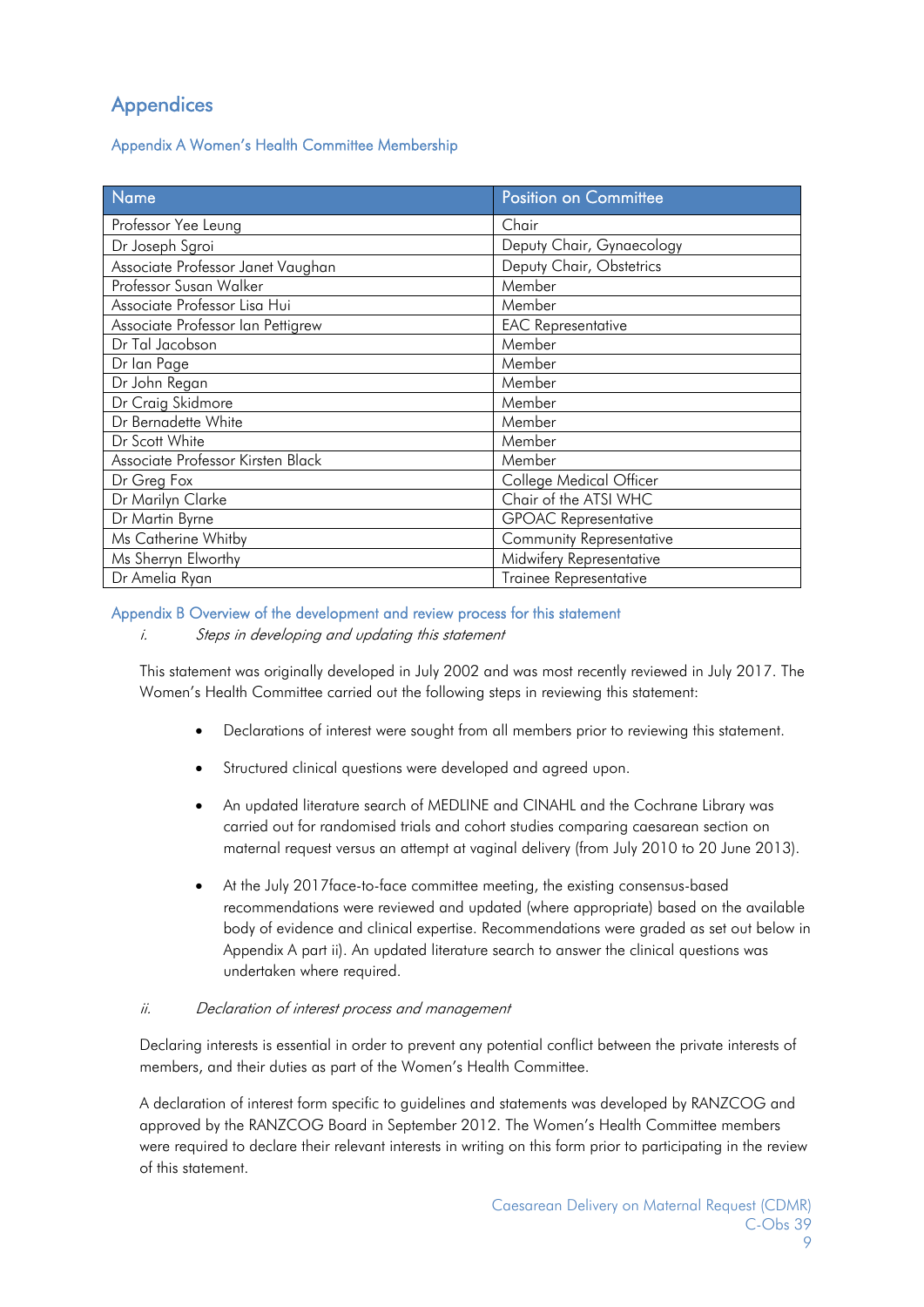Members were required to update their information as soon as they become aware of any changes to their interests and there was also a standing agenda item at each meeting where declarations of interest were called for and recorded as part of the meeting minutes.

There were no significant real or perceived conflicts of interest that required management during the process of updating this statement.

#### iii. Grading of recommendations

Each recommendation in this College statement is given an overall grade as per the table below, based on the National Health and Medical Research Council (NHMRC) Levels of Evidence and Grades of Recommendations for Developers of Guidelines. Where no robust evidence was available but there was sufficient consensus within the Women's Health Committee, consensus-based recommendations were developed or existing ones updated and are identifiable as such. Consensus-based recommendations were agreed to by the entire committee. Good Practice Notes are highlighted throughout and provide practical guidance to facilitate implementation. These were also developed through consensus of the entire committee.

| Recommendation category |   | Description                                                                                                    |
|-------------------------|---|----------------------------------------------------------------------------------------------------------------|
| Evidence-based          | A | Body of evidence can be trusted to guide practice                                                              |
|                         | B | Body of evidence can be trusted to guide practice in most<br>situations                                        |
|                         | C | Body of evidence provides some support for<br>recommendation(s) but care should be taken in its<br>application |
|                         | D | The body of evidence is weak and the recommendation<br>must be applied with caution                            |
| Consensus-based         |   | Recommendation based on clinical opinion and expertise<br>as insufficient evidence available                   |
| Good Practice Note      |   | Practical advice and information based on clinical opinion<br>and expertise                                    |